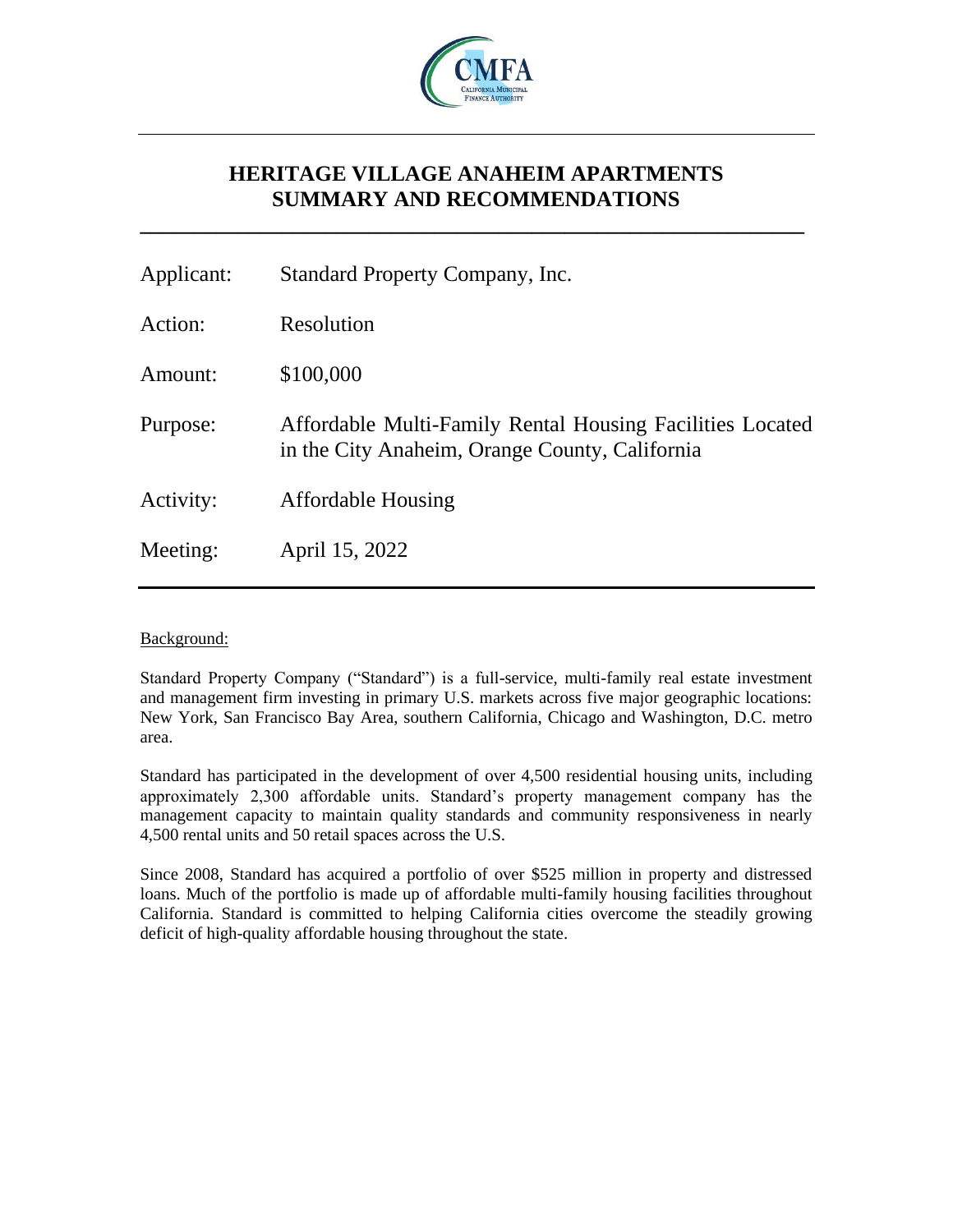# The Project:

The proposed financing will preserve and extend the affordability of two existing projects. The existing two multifamily properties, all built in the late 1980s, are restricted to seniors 55 or older. The projects have available parking and amenities catered to the demographic. Deferred maintenance items will be addressed upon acquisition.

Heritage Village Anaheim is a 196-unit multifamily apartment project. Amenities include clubhouse with kitchenette, fitness center, pool/spa and BBQ area. The City of Anaheim has a preexisting regulatory agreement recorded that restricts 49 units or 25% of the project to households making 50% of Area Median Income.

# The City of Anaheim:

The City of Anaheim is a member of the CMFA and per Section 4 of the JPA Agreement, the City must give local approval. Upon closing, the City is expected to receive \$16,850 as part of the CMFA's sharing of issuance fees.

# Proposed Structure:

The CMFA has proposed to make a loan to a California limited partnership expected to be formed by Standard Property Company, Inc., in an aggregate principal amount not to exceed \$100,000 and the borrower will use the net proceeds of the loan to fund a portion of the cost of the acquisition, development, construction, equipping or operation of a 196-unit affordable rental housing facility to be located in the City of Anaheim.

The proposed structure will record a subordinate CMFA regulatory agreement that has 80% of the units (157) restricted to households earning 80% of Area Median Income for at least 15 years that can be extended to 30 years. The existing Anaheim regulatory agreement will stay in place until the regulatory period expires.

Terms of Transaction:

Maturity: 15 years Rate: 1% Annually Payment Priority: Residual receipts, unpaid interest is capitalized Collateral: Subordinate deed of trust on property Estimated Closing: April 2022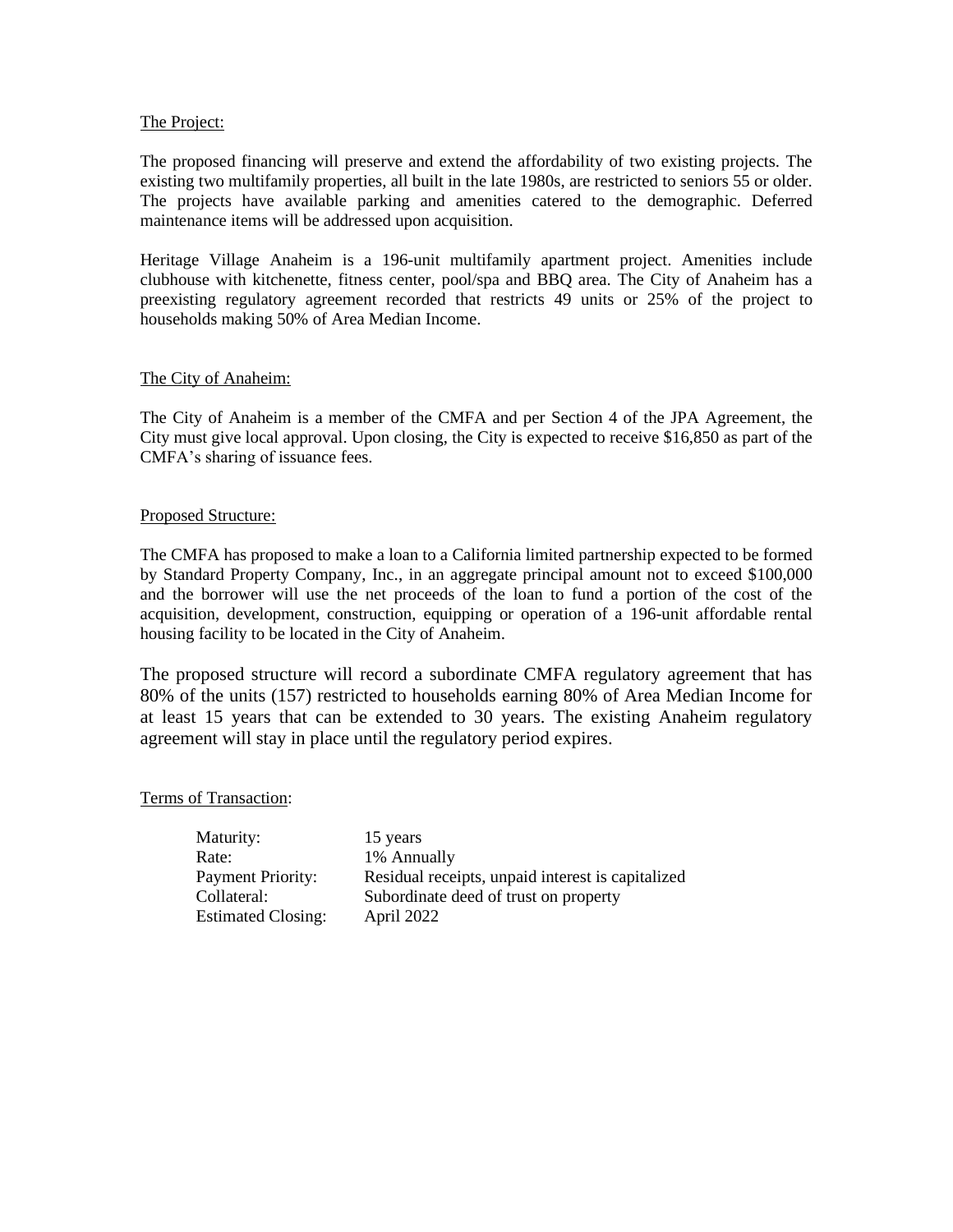#### Public Benefit:

A total of 157 households will continue to be able to enjoy high quality, independent, affordable housing in the city of Anaheim for another 15-30 years.

Percent of Restricted Rental Units in the Heritage Village Anaheim Project: 80% Anaheim - 25% (49 Units) restricted to 50% or less of area median income households; CMFA - 80% (157 Units) restricted to 80% or less of area median income households. (The 49 units at 50% AMI per the Anaheim Regulatory Agreement above are included in the total 157 units. A total of 80% of the total units will be restricted.) Unit Mix: 1- & 2-bedroom units

Term of Restriction: 15-30 years

Finance Team:

| Lender Counsel:   | Jones Hall, APLC    |
|-------------------|---------------------|
| Issuer Counsel:   | Jones Hall, APLC    |
| Borrower Counsel: | Rutan & Tucker, LLP |

### Recommendation:

The Executive Director recommends that the CMFA Board of Directors approve a Resolution of for a loan in the amount of \$100,000 for Heritage Village Anaheim, located in the City of Anaheim, County of Orange, California.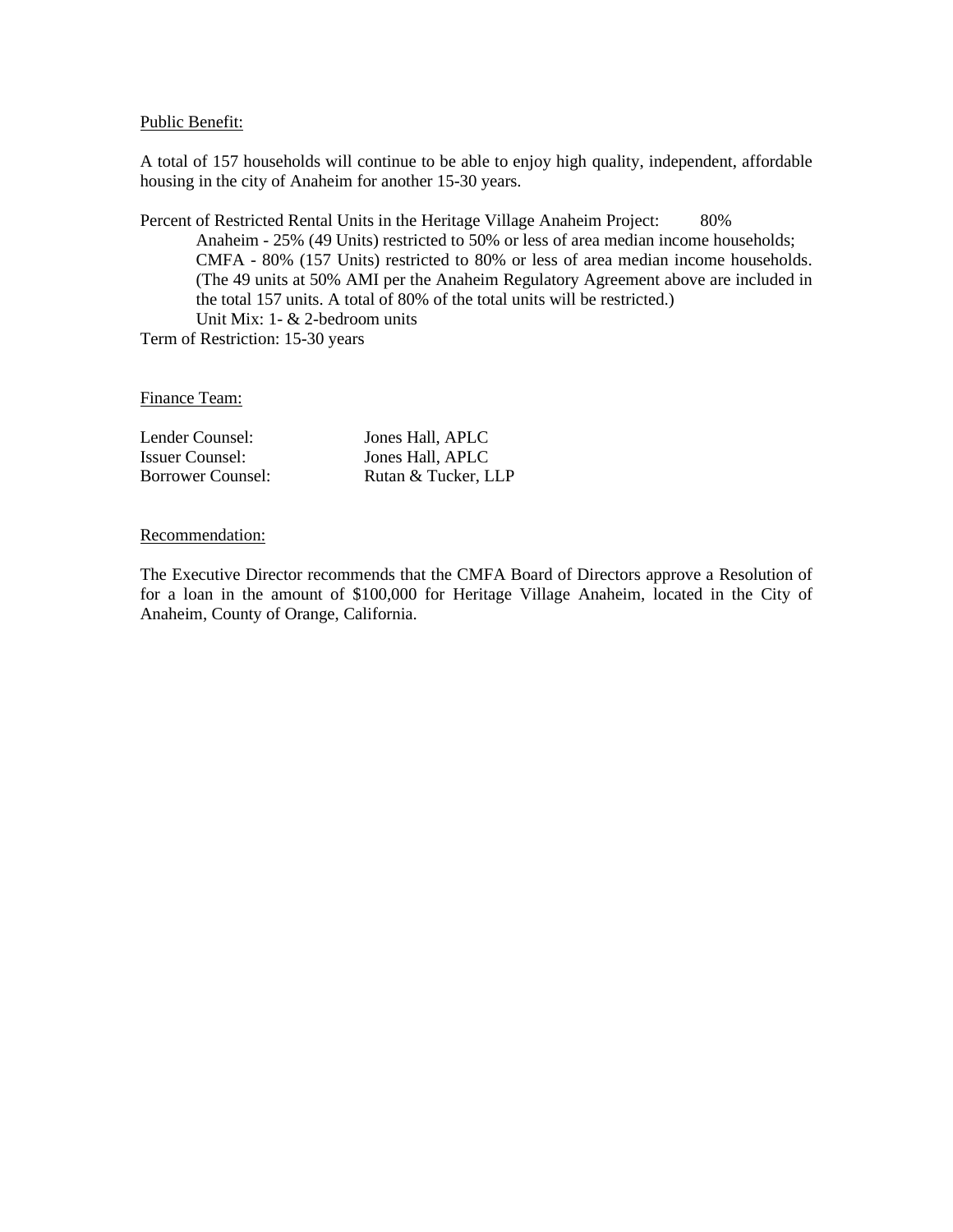

# **HERITAGE PARK ESCONDIDO APARTMENTS SUMMARY AND RECOMMENDATIONS**

**\_\_\_\_\_\_\_\_\_\_\_\_\_\_\_\_\_\_\_\_\_\_\_\_\_\_\_\_\_\_\_\_\_\_\_\_\_\_\_\_\_\_\_\_\_\_\_\_\_\_\_\_\_\_\_\_\_\_\_\_\_**

| Applicant: | Standard Property Company, Inc.                                                                                     |
|------------|---------------------------------------------------------------------------------------------------------------------|
| Action:    | Resolution                                                                                                          |
| Amount:    | \$100,000                                                                                                           |
| Purpose:   | Affordable Multi-Family Rental Housing Facilities Located<br>in the City of Escondido, San Diego County, California |
| Activity:  | <b>Affordable Housing</b>                                                                                           |
| Meeting:   | April 15, 2022                                                                                                      |

# Background:

Standard Property Company ("Standard") is a full-service, multi-family real estate investment and management firm investing in primary U.S. markets across five major geographic locations: New York, San Francisco Bay Area, southern California, Chicago and Washington, D.C. metro area.

Standard has participated in the development of over 4,500 residential housing units, including approximately 2,300 affordable units. Standard's property management company has the management capacity to maintain quality standards and community responsiveness in nearly 4,500 rental units and 50 retail spaces across the U.S.

Since 2008, Standard has acquired a portfolio of over \$525 million in property and distressed loans. Much of the portfolio is made up of affordable multi-family housing facilities throughout California. Standard is committed to helping California cities overcome the steadily growing deficit of high-quality affordable housing throughout the state.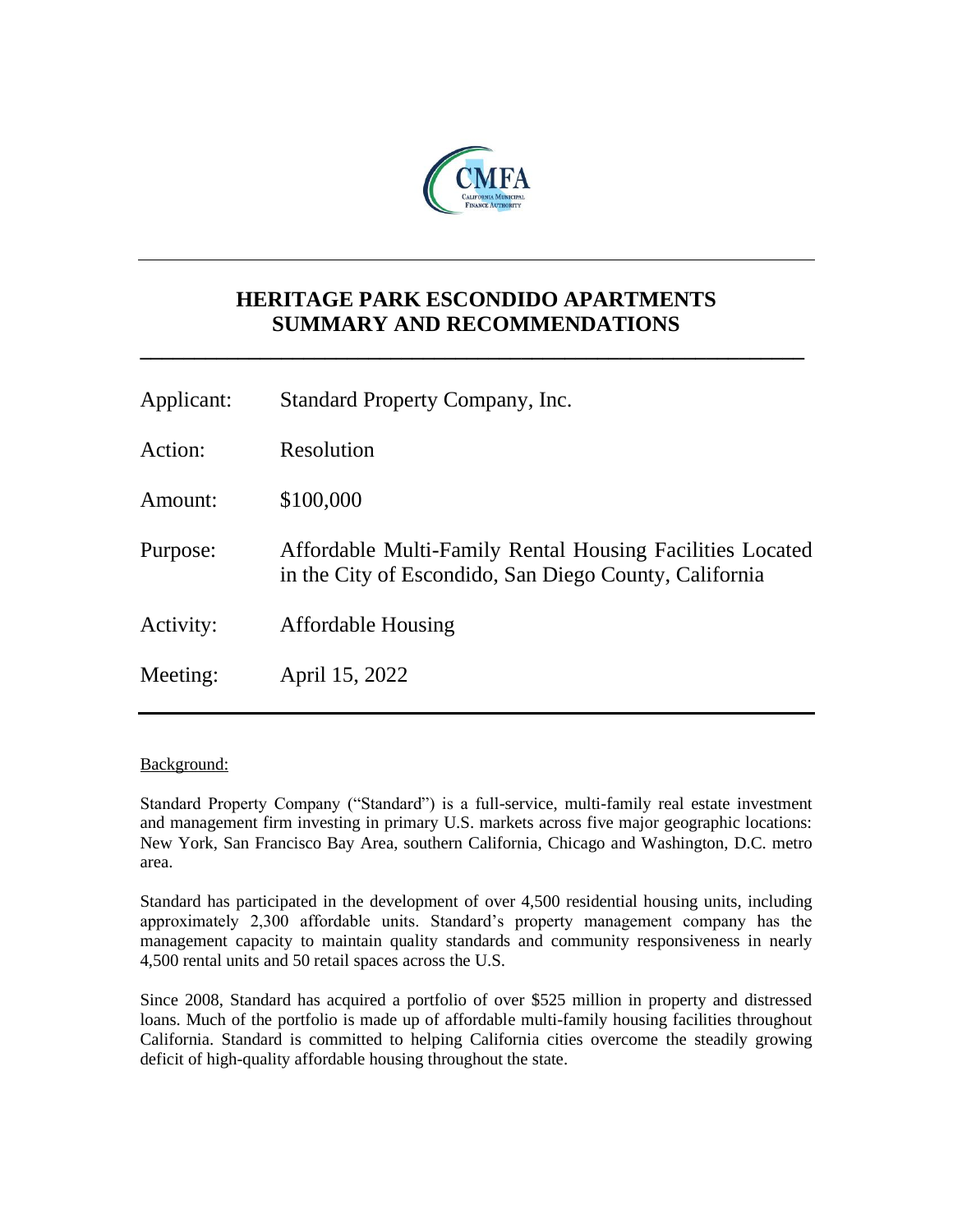### The Project:

The proposed financing will preserve and extend the affordability of two existing projects. The existing two multifamily properties, all built in the late 1980s, are restricted to seniors 55 or older. The projects have available parking and amenities catered to the demographic. Deferred maintenance items will be addressed upon acquisition.

Heritage Park Escondido is a 196-unit multifamily apartment project. Amenities include clubhouse with kitchenette, fitness center, pool/spa and BBQ area. The City of Escondido has a preexisting regulatory agreement recorded that restricts 39 units or 20% of the project to households making 60% of Area Median Income.

# The City of Escondido:

The city of Escondido is a member of the CMFA and approved a TEFRA hearing on December 15, 2021. Upon closing, the city is expected to receive up to a \$15,766 as part of the CMFA's sharing of Issuance Fees.

# Proposed Structure:

The Authority has proposed to make a loan to a California limited partnership expected to be formed by Standard Property Company, Inc., in an aggregate principal amount not to exceed \$100,000; and the borrower will use the net proceeds of the loan to fund a portion of the cost of the acquisition, development, construction, equipping or operation of a 196-unit affordable rental housing facility to be located in the City of Escondido.

The proposed structure will record a subordinate CMFA regulatory agreement that has 80% of the units (157) restricted to households making 80% of Area Median Income for at least 15 years that can be extended to 30 years. The existing Escondido regulatory agreement will stay in place until the regulatory period expires.

# Terms of Transaction:

| Maturity:                 | 15 years                                          |
|---------------------------|---------------------------------------------------|
| Rate:                     | 1% Annually                                       |
| <b>Payment Priority:</b>  | Residual Receipts, unpaid interest is capitalized |
| Collateral:               | Subordinate Deed of Trust on property             |
| <b>Estimated Closing:</b> | April 2022                                        |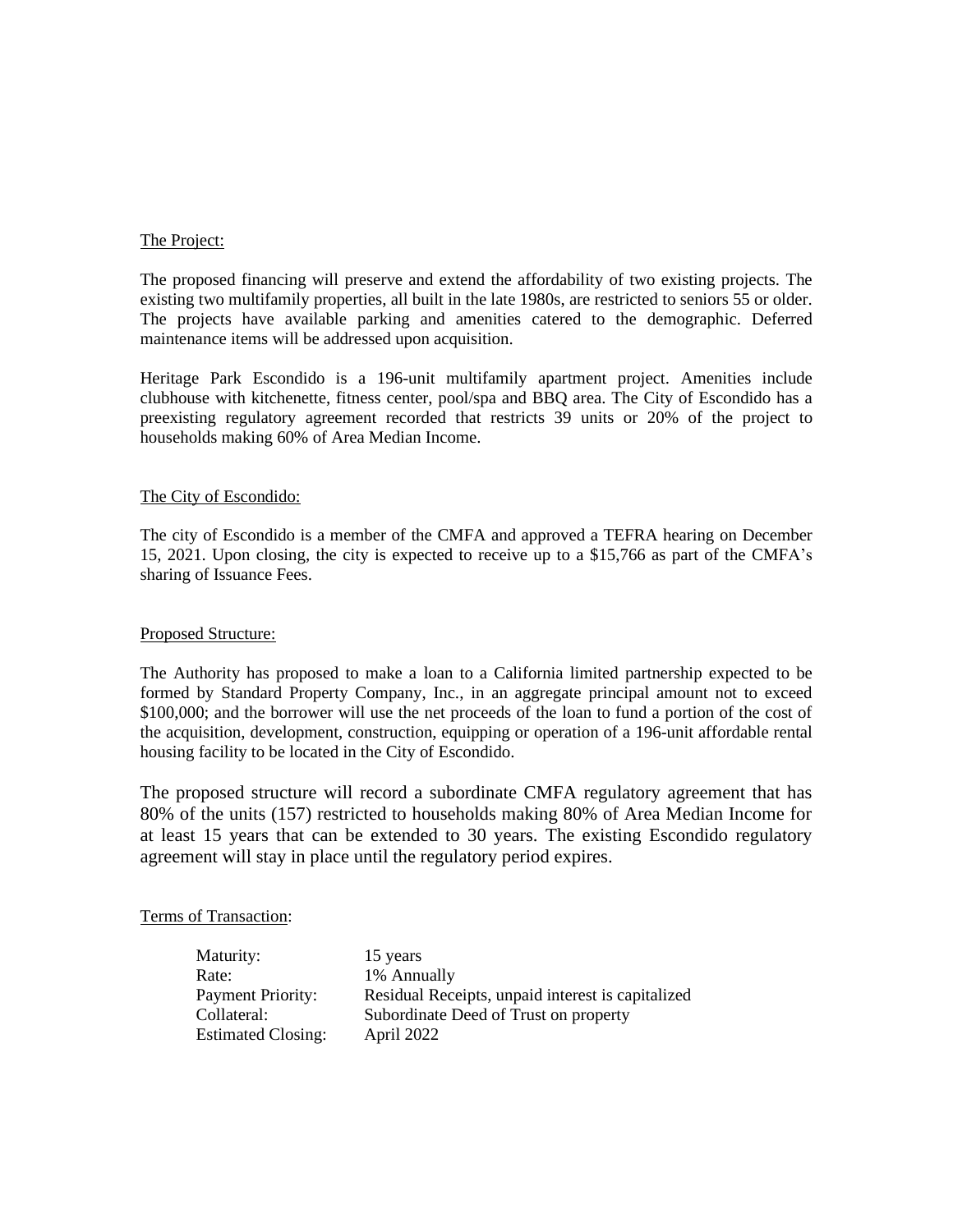### Public Benefit:

A total of 157 households will continue to be able to enjoy high quality, independent, affordable housing in the city of Escondido for another 15-30 years.

Percent of Restricted Rental Units in the Heritage Park Escondido Project: 80% Escondido - 20% (39 Units) restricted to 60% or less of area median income households; CMFA - 80% (157 Units) restricted to 80% or less of area median income households. (The 39 units at 60% AMI per the Escondido Regulatory Agreement above are included in the total 157 units. A total of 80% of the total units will be restricted.) Unit Mix: 1- & 2-bedroom units Term of Restriction: 15-30 years

Finance Team:

Lender Counsel: Jones Hall, APLC

Issuer Counsel: Jones Hall, APLC Borrower Counsel: Rutan & Tucker, LLP

#### Recommendation:

The Executive Director recommends that the CMFA Board of Directors approve a Resolution for a loan in the amount of \$100,000 for the Heritage Escondido Apartments affordable multi-family housing facility located in the City of Escondido, San Diego County, California.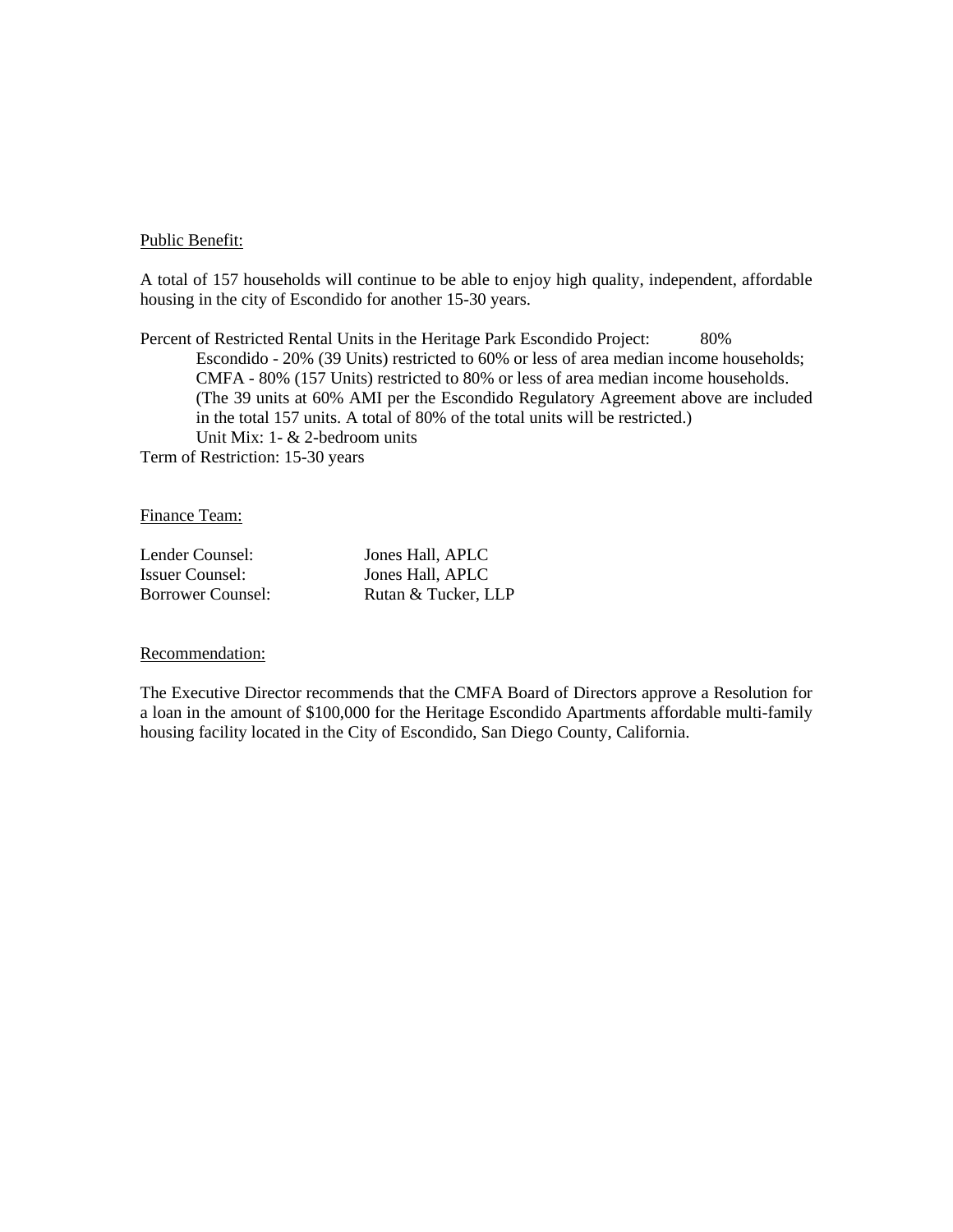

# **REVOLVING CREDIT FACILITY FOR THE PRESERVATION OF PRIVATE ACTIVITY BOND VOLUME CAP SUMMARY AND RECOMMENDATIONS**

**\_\_\_\_\_\_\_\_\_\_\_\_\_\_\_\_\_\_\_\_\_\_\_\_\_\_\_\_\_\_\_\_\_\_\_\_\_\_\_\_\_\_\_\_\_\_\_\_\_\_\_\_\_\_\_\_\_\_\_\_\_**

| Action:   | Resolution                                                                                                                    |
|-----------|-------------------------------------------------------------------------------------------------------------------------------|
| Purpose:  | Approve an Increase in Bank Warehouse Credit Line for<br>the CMFA Multifamily Housing Bond Volume<br><b>Recycling Program</b> |
| Activity: | Revolving Credit Facility for the Preservation and<br>Recycling of Private Activity Bond Volume Cap                           |
| Meeting:  | April 15, 2022                                                                                                                |

# Amending Resolution:

The CMFA Board previously approved a Resolution for a \$100,000,000 warehouse credit facility on April 30, 2021. The Board is being asked to approve an increase the existing facility to \$400,000,000 for the purpose of recycling bond allocation.

# Background:

In recent years, California has used 85% or more of its \$4.1 billion of annual private activity bond volume for tax-exempt multifamily rental housing bonds and loans to produce thousands of units of desperately needed affordable apartment units each year. In the last two years, the demand for private activity bond volume for this purpose has grown to be more than twice the State's annual volume allocation, creating a severe shortage of this low rate debt financing for these projects.

The CMFA is the largest issuer of such bonds in California in recent years and in the current year. Since its formation in 2004 the CMFA has served as the issuer of tax-exempt multifamily housing bonds in over 450 issues. 122 tax-exempt private activity bond applications were filed with the California Debt Limit Allocation Committee ("CDLAC"), the State bond volume allocator, in early February of this year. Of the 122 volume applications aggregating \$3,256,555,428, the CMFA accounts for 67 or 55% of these. All of the other issuers in the state accounted for less than half.

The 2008 Housing and Economic Recovery Act ("HERA") added Section 146(i)(6) to the Internal Revenue Code which authorizes the reuse or "recycling" of private activity bond volume cap for use to finance new affordable multifamily rental housing projects under certain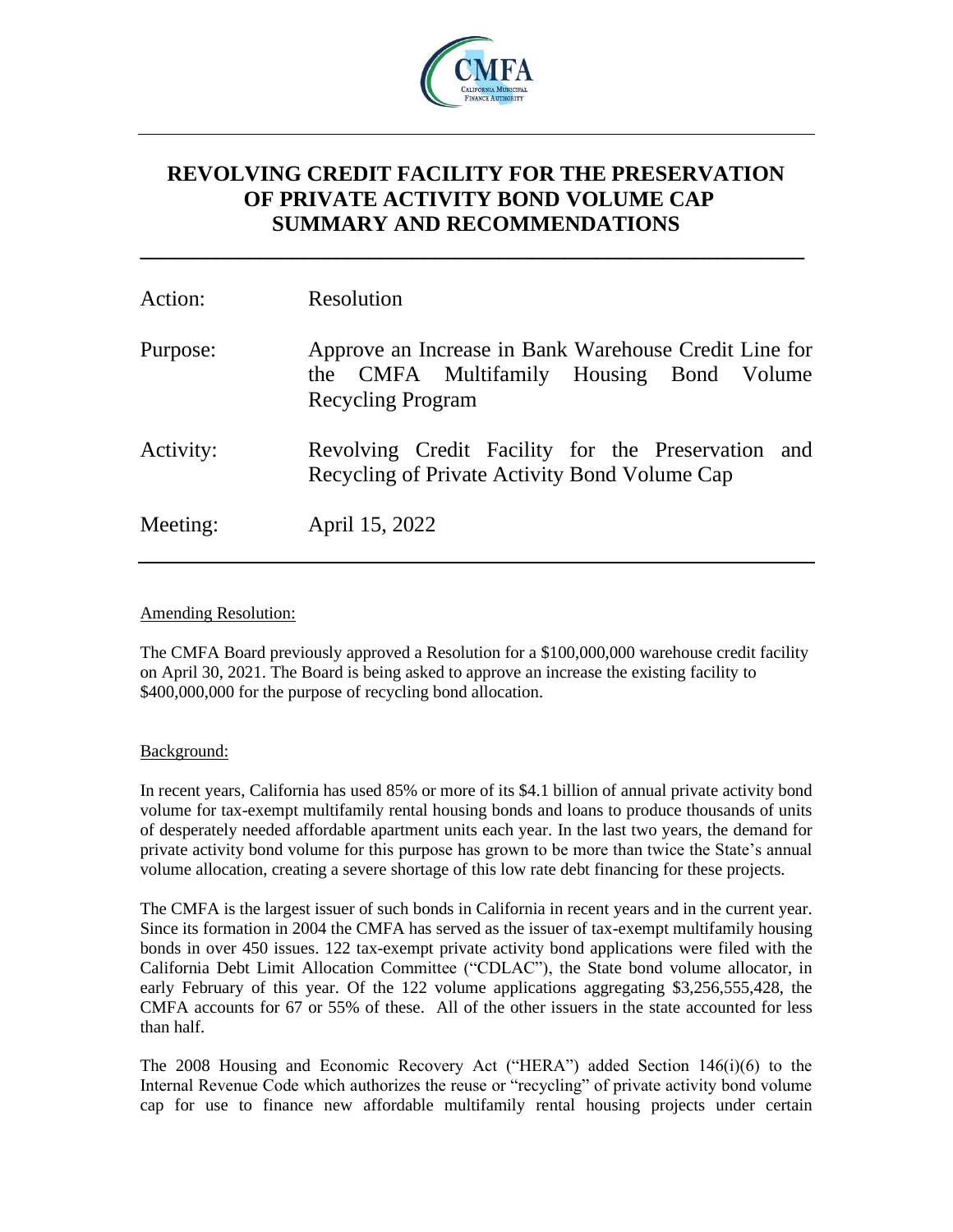conditions. Such "recycled" bond volume does not entitle the new project to which it is allocated to qualify for 4% low income housing tax credits, but it produces a much lower borrowing rate on the debt side of the new project financing, which can be a critical factor in the feasibility of these financings.

The CMFA is working with RBC Capital Markets, LLC ("RBCCM" or the "Bank") to establish its Tax-Exempt Multifamily Housing Bond Recycling Program.

#### How the CMFA's Bond Volume Recycling Program Will Work:

The CMFA multifamily bond volume recycling program involves two steps. The CMFA is asking the Bank to establish a warehouse credit line facility on which it will draw to fund the first step described below.

Step 1: The CMFA will enter into a "Funds Exchange Agreement (Prepayment)" with the trustee or fiscal agent or the holder of the prior tax-exempt debt which is being paid off or paid down. On the date of the pay down or pay off, the CMFA will draw the warehouse credit line in an amount equal to the amount of the pay down or pay off. This Funds Exchange Agreement will recite that the funds from the CMFA's warehouse credit line draw are deemed to have been advanced to the prior tax-exempt debt trustee or fiscal agent or to the holder of the prior taxexempt debt and have been used by that transferee to retire pay down or pay off the prior taxexempt debt. This Funds Exchange Agreement will further recite that the prior tax-exempt debt trustee or fiscal agent or tax-exempt debt holder shall be deemed to have simultaneously transferred to the CMFA the loan prepayment which has been made by the borrower on the prior tax-exempt issue in an amount equal to the CMFA's credit line draw to reimburse the CMFA for transferring the proceeds of its credit line draw to pay down or pay off the prior tax-exempt debt.

The funds drawn on the warehouse credit line will be deposited into a special segregated the CMFA account and pledged to the Bank to secure the CMFA's obligation to repay to the Bank the principal of the warehouse credit line draw. The pledged funds will be invested in liquid, high quality investments as agreed by the Bank and the CMFA and held under a Deposit Account Control Agreement or other arrangement acceptable to the Bank. Each warehouse credit line draw is will therefore be 100% each collateralized as to repayment of principal.

These arrangements create a "borrowing" by the CMFA which federal tax law requires during the period on which the bond volume is "carried" by the CMFA before being applied by the CMFA to provide financing for a new qualified multifamily residential rental housing project. Under current federal tax law, the volume so carried forward by the CMFA must be allocated to finance a new qualified residential rental housing project under Section 142(d) of the Code within six months of the pay-down or pay-off, or the tax-exempt bond volume will expire.<sup>1</sup>

Step 2: Prior to the issuance by the CMFA of the tax-exempt debt under Section 142(d) of the Code to provide funding for another qualified residential rental housing project, the CMFA will enter a new "Funds Exchange Agreement (New Loan)" with the trustee or fiscal agent on the new tax-exempt issue or, in the absence of the forgoing, the proposed purchaser of the new tax-

<sup>&</sup>lt;sup>1</sup> Under current federal tax law, the volume carried forward must also be reallocated to the new qualified multifamily residential rental housing project no later than four years after the prior tax-exempt debt was issued. Moreover, the tax-exempt debt on the new qualified multifamily residential rental housing project to which the carried forward volume is reallocated must mature no later than 34 years after the original taxexempt debt was issued.